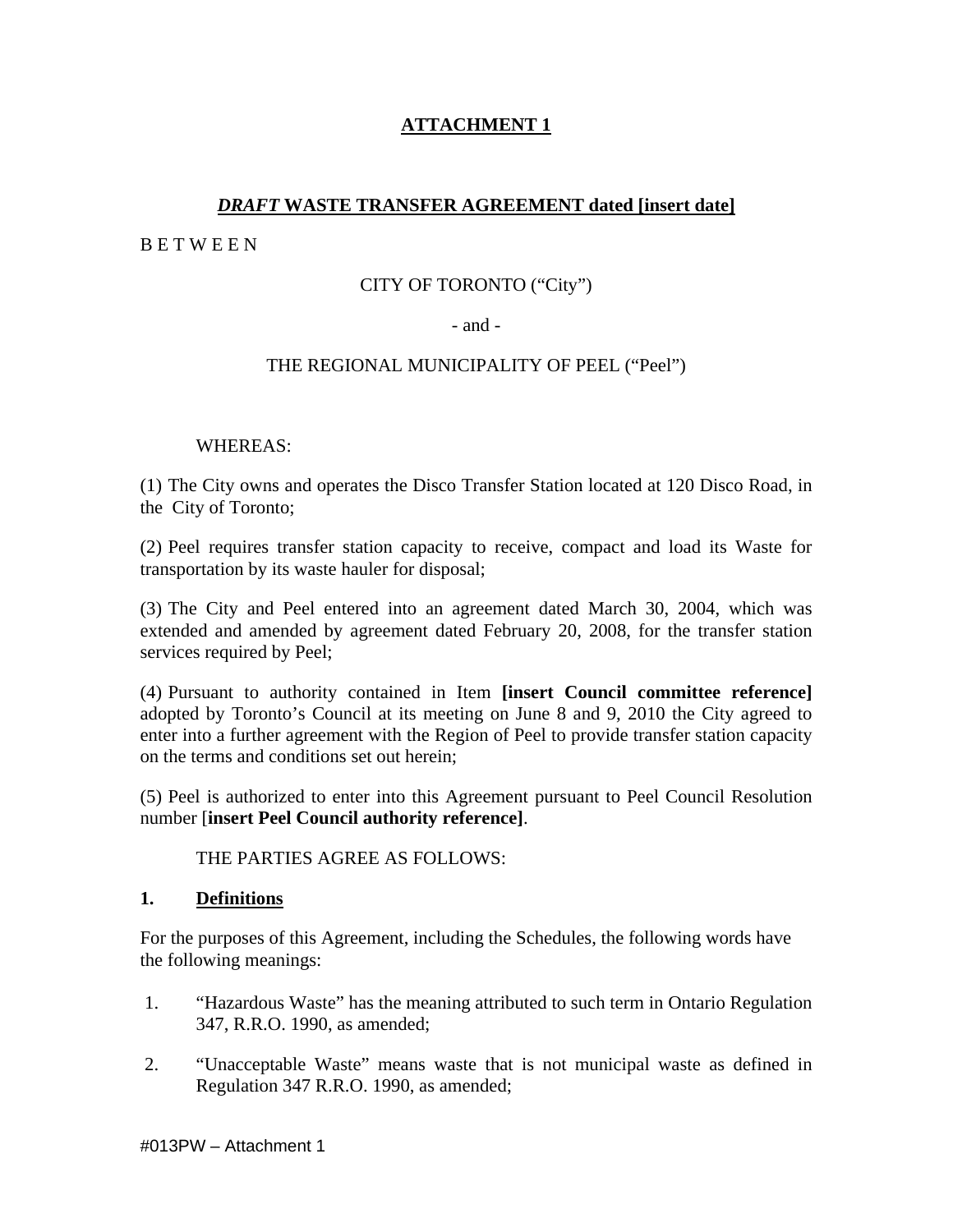- 3. "Waste" means all municipal waste as defined in Ontario Regulation 347, R.R.O. 1990, as amended;
- 4. "Uncontrollable Circumstances" means any of the following and any other event or condition beyond the reasonable control of the parties including, without limitation: riots, wars, civil disturbances, civil disobedience, insurrections, acts of terrorism, interference by third parties, epidemics, landslides, volcanic eruptions, tornadoes, earthquakes, explosion, floods, fire, collapse, underground damage or lightning; a strike, work slowdown, labour disturbance or other labour unrest; the adoption or change, including a change in interpretation or enforcement that has the effect of a change of law of any provincial, federal, state, county or local law, rule, permit, regulation or ordinance, after the date of this agreement, adversely affecting a party's ability to carry out its obligations hereunder; the institution of a legal or administrative action, or similar proceeding, by any person; and closure of any transportation route that materially restricts the transport of Waste as required by this agreement.

# **2. Services**

The City will provide the following services at the Disco Transfer Station ("Disco"):

- receipt and inspection of Peel's Waste;
- loading of Peel's acceptable Waste onto trailers provided by Peel's transportation contractor.

# **3. Price**

The base price for 2010 for the services performed hereunder by the City is thirteen dollars and sixteen cents (\$13.16) per tonne of Peel's Waste received at Disco, plus any applicable Federal or Provincial Taxes adjusted annually from and after January 1, 2011 in accordance with the changes during the preceding year or applicable part thereof in the Consumer's Price Index (All Items, Toronto) (the "Annual Price Adjustment"). The parties may mutually agree to extraordinary price increases should the need arise, provided, however, that no extraordinary price increase shall apply unless it is included in this Agreement or the parties enter into and execute a written amendment to this Agreement, in accordance with section 15 of this Agreement. The Annual Price Adjustment shall be calculated as follows:

Step 1

Current Year CPI Index (January, All Item, Toronto) Previous (January, All Item, Toronto)

CPI Index Change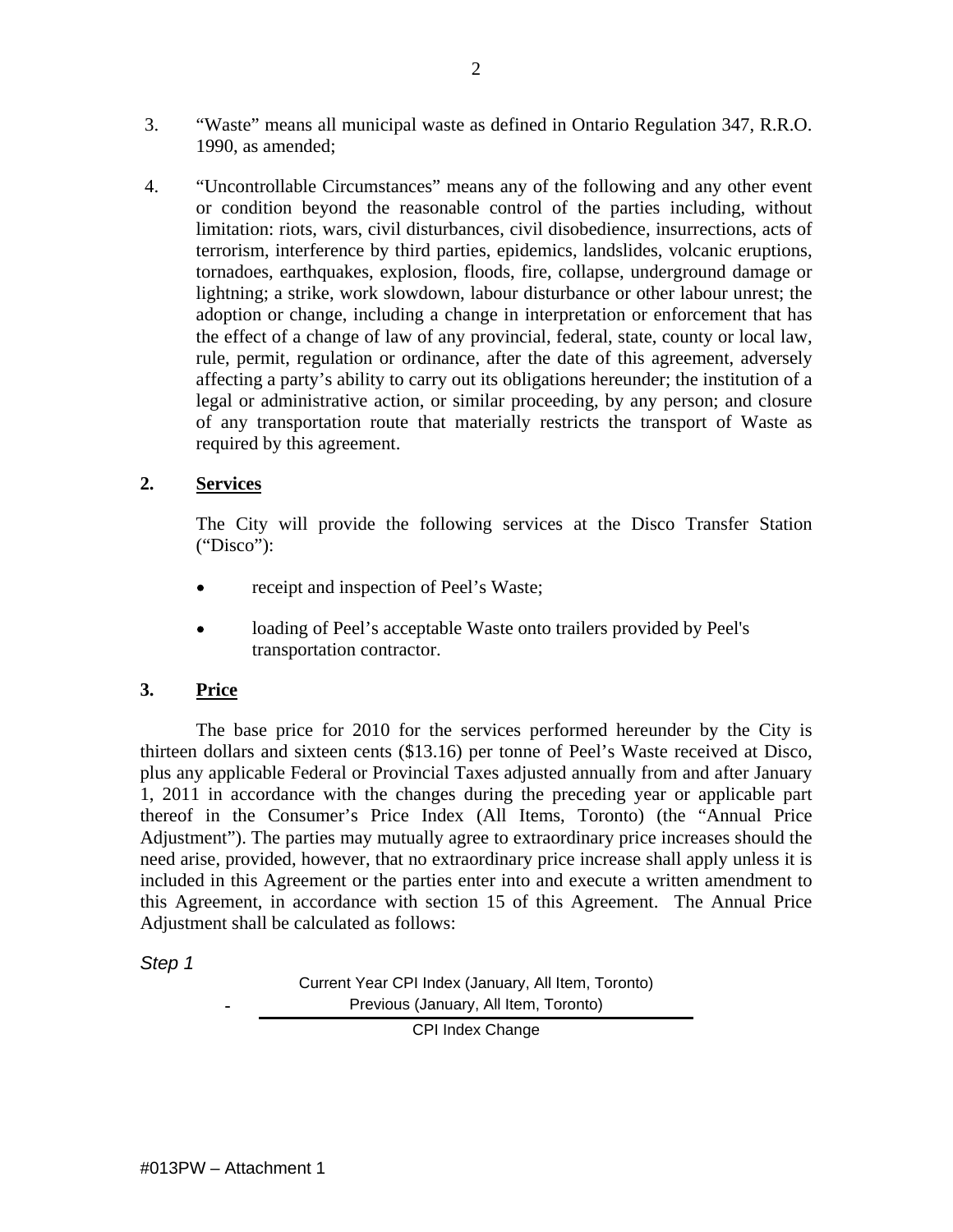All numbers will be rounded to the nearest two decimal places.

Each year the City shall submit to Peel the new current year price for review prior to using that price. Peel shall, within two (2) weeks of receipt of the new price, approve or advise of any inaccuracies in the price calculation. The City shall then advise Peel of the final current year price.

The Annual Price Adjustment shall continue to be made annually as of January 1 of each year.

#### **4. Term**

The term of this Agreement is from July 12, 2010 to December 31, 2015. Either party may, however, terminate this Agreement at any time during the term by providing a minimum twelve months advance notice in writing.

In the event that Peel is at any time without a contract with a licensed transportation contractor or landfill operator, the City may terminate this Agreement upon providing twenty-four (24) hours advance written notice to Peel and neither of the parties shall have any further obligations with respect to this Agreement.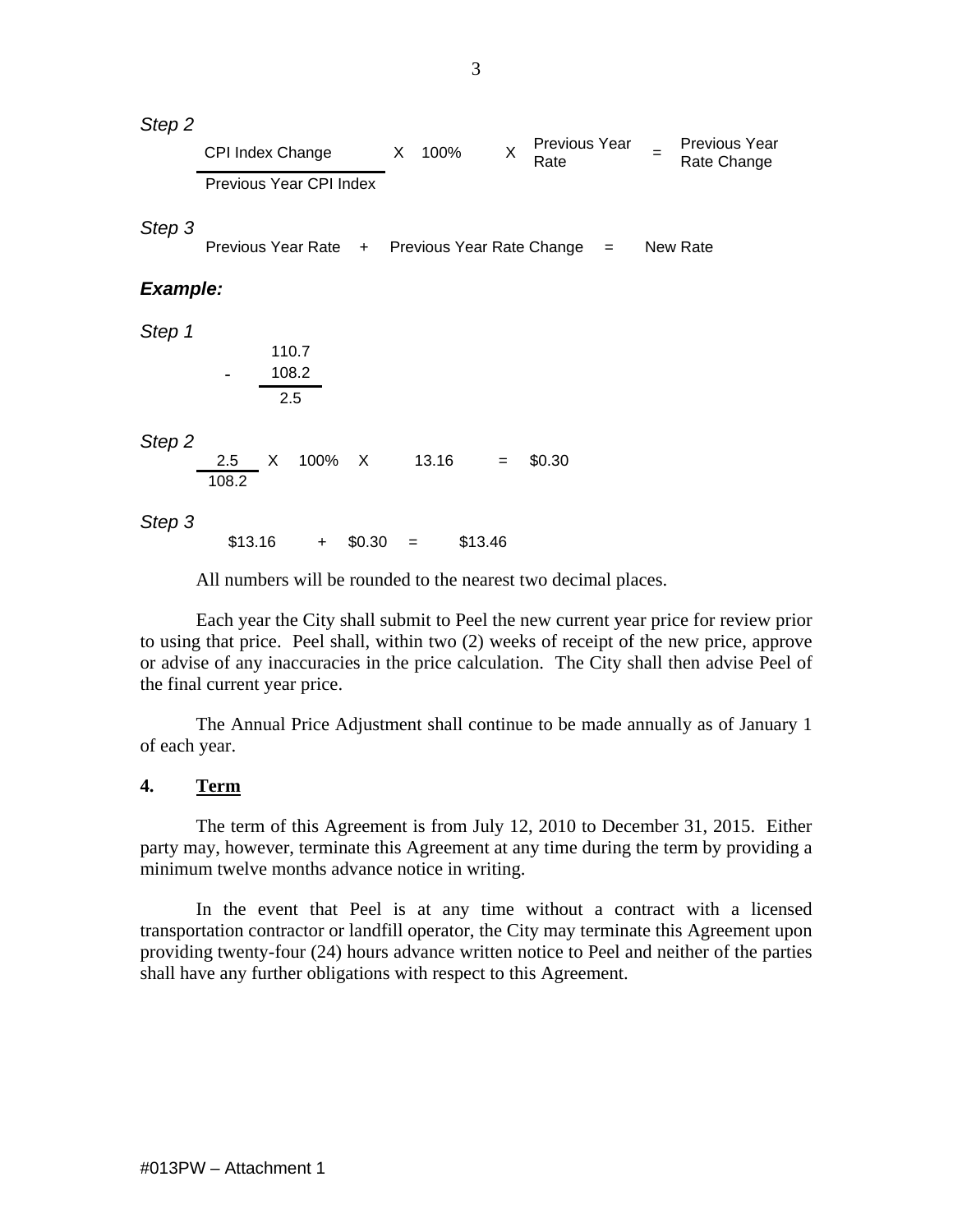## **5. Estimated Tonnage and Daily Tonnage Limits**

The estimated tonnages of Waste to be received from Peel at Disco over the term are as follows:

| July 12, 2010          | to | December 31, 2010 | 17,500 tonnes |  |
|------------------------|----|-------------------|---------------|--|
| January 1, 2011        |    | December 31, 2011 | 35,000 tonnes |  |
| <b>January 1, 2012</b> | to | December 31, 2012 | 35,000 tonnes |  |
| January 1, 2013        |    | December 31, 2013 | 35,000 tonnes |  |
| January 1, 2014        | to | December 31, 2014 | 35,000 tonnes |  |
| January 1, 2015        |    | December 31, 2015 | 35,000 tonnes |  |

Peel will provide an updated estimate to the City in August of each year during the term of its estimated Waste tonnage for the next calendar year to assist the City in its budgeting process.

It is acknowledged and agreed that the estimated tonnages set out above, and the estimates to be provided by Peel in August of each year during the term of this Agreement, are estimates only, and there shall be no penalty for failing to achieve or exceeding the estimated tonnages. Notwithstanding the estimated tonnages as shown above or as provided to the City by Peel in August of each year, Peel's daily tonnage received at Disco shall not exceed 380 tonnes per day, unless Peel receives prior approval from the City to deposit daily tonnages in excess of 380 tonnes. Peel acknowledges that the City cannot accommodate excess daily tonnages where no approval has been granted, and the City may turn away any excess daily tonnage over 380 tonnes if such prior approval has not been granted. In addition, if at any time the City in its sole judgement believes that Disco Transfer Station capacity will be exceeded, and gives notice of that decision to Peel, Peel agrees to limit its inbound flow of waste to an amount determined by the City and the City may close its gates to Peel collection contractors after the limit determined by Toronto has been reached.

Peel shall be invoiced by the City, and shall be required to pay a fee per tonne, calculated in accordance with section 3, for the actual number of tonnes of Peel's Waste received at Disco.

#### **6. Invoicing by the City**

The City will invoice Peel for its services on a weekly basis. Payment is due within thirty (30) days of receipt of an invoice from the City. The City will invoice based on the records from the inbound scale at Disco. The City will provide Peel with daily electronic reports for both inbound and outbound loads. If the inbound scale is out of service, the outbound scale at Disco is to be used for the purpose of generating records for invoicing. If both scales at Disco are out of service, appropriate and reasonable off site scales are to be used, as agreed upon between the parties. At the request of either party, the City and Peel will meet quarterly to reconcile any billing issues or concerns pursuant to this agreement. Peel will bear its own costs should it be necessary at any time to use an alternative weighscale because both of the Disco weighscales are out of service.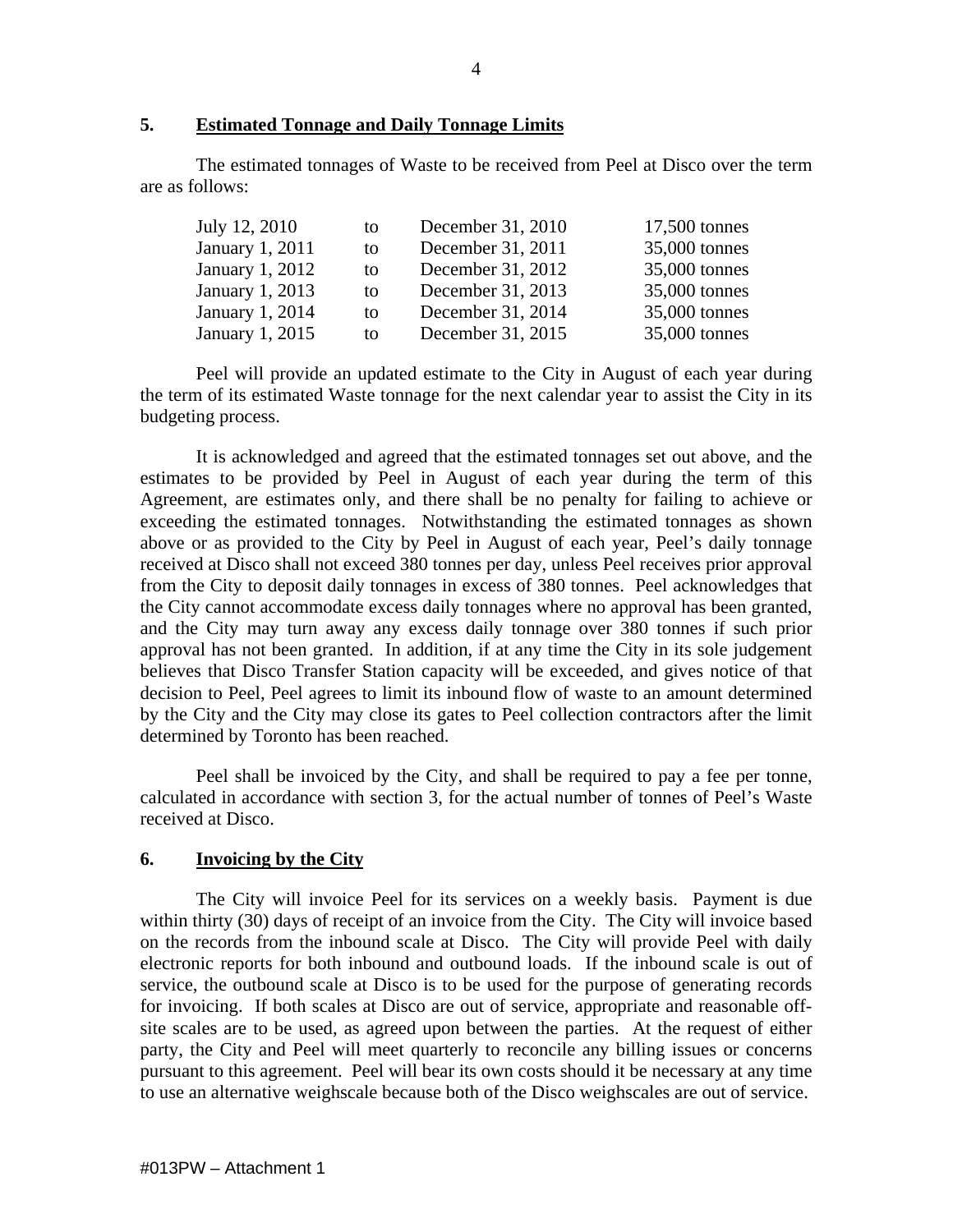## **7. Unacceptable Waste**

The cost of removal and disposal at an acceptable disposal site of any waste loaded at Disco that is rejected by the City or Peel's transportation or disposal contractor as being Unacceptable Waste, will be:

- a) shared on a four-fifths (City) and one-fifth (Peel) basis in the absence of clear evidence that the Unacceptable Waste in question originated in either the City or Peel; or
- b) 100% charged to the municipality of origin where clear evidence supports the conclusion that the Unacceptable Waste originated in either the City or Peel.

In the event that subsection 7a) above applies, the City shall remove and dispose of the Unacceptable Waste, with the costs to be shared in the manner as set out in subsection 7a).

## **8. Rejected Waste**

The City may reject Unacceptable Waste at the time a vehicle is unloading. Any such rejected waste originating from Peel will be the sole responsibility of Peel. The cost of removal and disposal of such rejected Unacceptable Waste originating from Peel will be entirely borne by Peel. The City may reject Unacceptable Waste at the time of unloading or, in the case of loads containing radioactivity, the vehicle will be denied entry to the transfer station.

# **9. Hours of Operation**

The hours during which Disco will be open to receive Peel's Waste are 6:00 a.m. to 6:00 p.m. Monday to Friday, with the exception of the following statutory holidays, when the Transfer Station will be closed.

- Family Day
- Good Friday  $\equiv$
- Victoria Day holiday  $\equiv$
- Canada Day holiday  $\equiv$
- August statutory holiday (Simcoe Day)
- Labour Day holiday  $\equiv$
- Thanksgiving holiday  $\overline{\phantom{0}}$
- $\equiv$ Christmas
- New Year's Day

The City will inform Peel in writing of any changes in opening/closing times or days of operations two (2) weeks prior to a change.

Any change or extension to hours of operation required by Peel will be submitted in writing to the City seventy-two (72) working hours prior to the required change or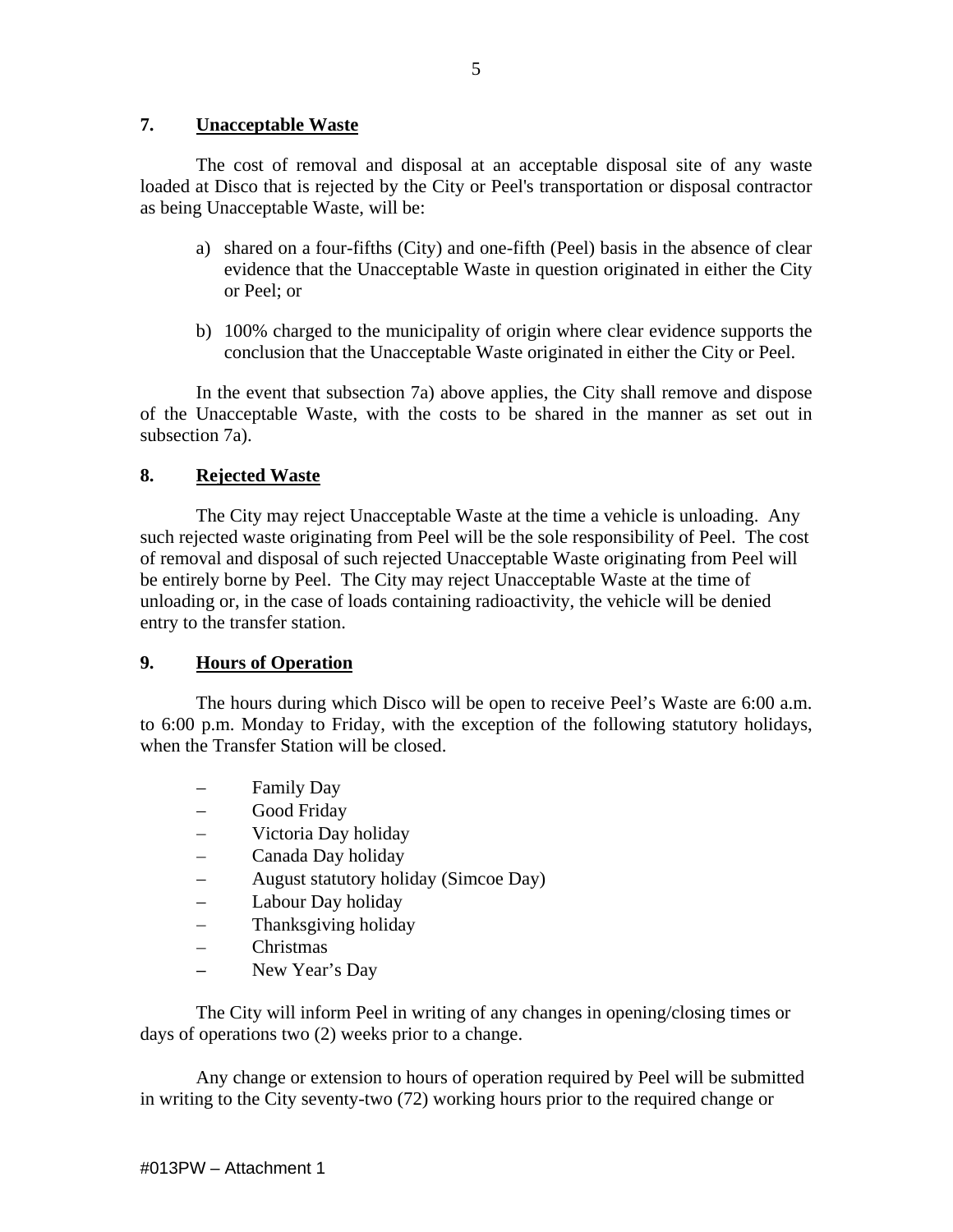extension. The City is required to respond back to Peel in writing within forty-eight (48) working hours from the time the request is made. If extra charges to Peel are required the City will make a formal declaration of such charges in the response back to Peel.

#### **10. Insurance and Indemnity from Peel**

Peel shall indemnify and save harmless the City, its officers, elected officials, contractors, agents, servants and employees as well as occupiers of and invitees to Disco, from any and all claims, demands, losses, costs, charges, damages, liability, actions and other proceedings whatsoever ("Claims") arising out of the negligent acts or omissions of Peel, its agents, contractors, servants or employees, or anyone for whom at law Peel is responsible, relating to its attendance and activities at Disco, and in fulfilment of Peel's obligations under this Agreement.

Peel shall, at all times during the currency of the term of this Agreement, at its own expense and with the City noted as an additional insured, maintain in force Commercial General Liability insurance coverage with respect to its attendance and activities at Disco in a form and content satisfactory to the City, and shall provide the City with certificates of a policy or policies for inclusive coverage for legal liability for bodily injury, death or property damage in the amount of Five Million (\$5,000,000.00) Dollars. Peel shall also maintain or cause to be maintained Automobile Liability insurance covering all licensed motorized vehicles that are owned or leased by Peel or are attributable to Peel's use or activities under this agreement with a minimum limit of Two Million (\$2,000,000.00) Dollars per accident. Every policy of insurance maintained by Peel under this Agreement shall provide cross-liability coverage and contain a clause providing that Peel shall not change or cancel the insurance without first giving the City thirty (30) days written notice of such change or cancellation.

## **11. Insurance and Indemnity from the City**

The City shall indemnify and save harmless Peel, its officers, elected officials, contractors, agents, servants and employees as well as occupiers of and invitees to Disco, from any and all Claims arising out of the negligent acts or omissions of the City, its agents, contractors, servants or employees, or anyone for whom atlaw the City is responsible, relating to the City's operations and activities at Disco, and in fulfilment of the City's obligations under this Agreement.

The City shall, at all times during the currency of the term of this Agreement, at its own expense and with Peel noted as an additional insured, maintain in force Commercial General Liability insurance coverage with respect to its operations and activities at Disco and its obligations under this Agreement, in a form and content satisfactory to Peel, and shall provide Peel with certificates of a policy or policies for inclusive coverage for legal liability for bodily injury, death or property damage in the amount of Five Million (\$5,000,000.00) Dollars. Every policy of insurance maintained by the City under this Agreement shall provide cross-liability coverage and contain a clause providing that the City shall not change or cancel the insurance without first giving Peel thirty (30) days written notice of such change or cancellation.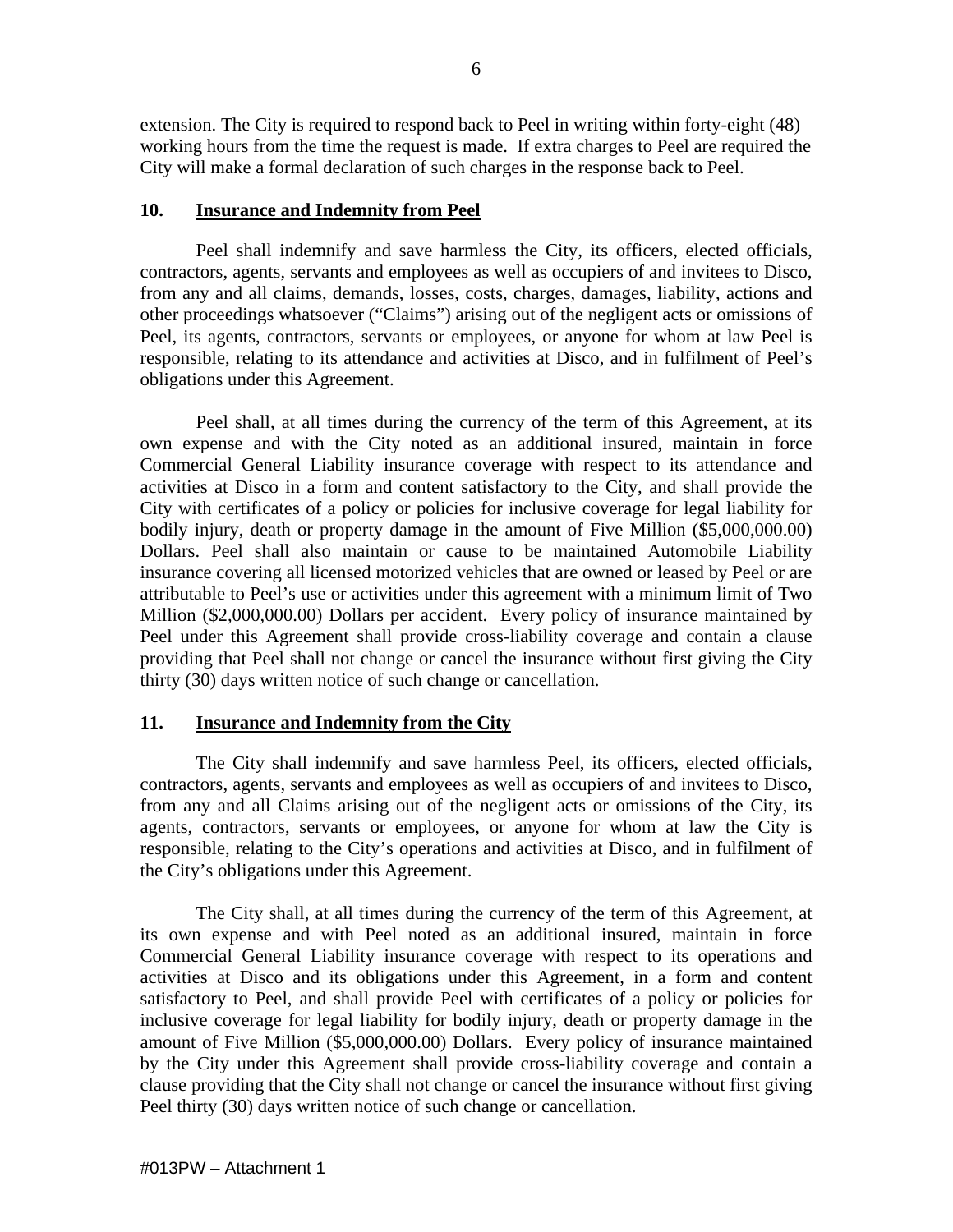#### **12. Compliance with Laws**

Both parties will comply with all applicable laws, regulations, approvals and enforceable guidelines, policies and standards pertaining to their respective obligations hereunder and pertaining to the operation of and activities at Disco.

## **13. Uncontrollable Circumstances**

In the event that either party is prevented or rendered unable, wholly or substantially, by Uncontrollable Circumstances to carry out any of its obligations hereunder, then such obligations may be suspended during the continuation of any inability so caused by the Uncontrollable Circumstances, but for no longer period. If either party intends to rely upon Uncontrollable Circumstances to suspend obligations under this Agreement, such party will notify the other party in writing forthwith, describing in reasonable detail the Uncontrollable Circumstances and a plan of resolution. The party relying upon Uncontrollable Circumstances will have the duty and obligation to use all reasonable efforts to promptly cure or eliminate such Uncontrollable Circumstances. In the event that a party is unable to perform its obligations hereunder for a period of fifteen (15) consecutive days as a result of Uncontrollable Circumstances, the other party will be entitled to terminate this Agreement upon five (5) days written notice, such termination to take effect only if the party has continued to be unable to perform its obligations as a result of Uncontrollable Circumstances during such five-day notice period.

## **14. Notice**

All notices, requests and other communications under this Agreement will be in writing and will be given to the parties at the following addresses, or such other addresses as either party may hereafter designate by written notice to the other party:

If to the City:

City of Toronto<br>25<sup>th</sup> Floor. East Tower  $25<sup>th</sup>$  Floor, East Tower City Hall, 100 Queen Street West Toronto, Ontario M5H 2N2

Attention: General Manager, Solid Waste Management Services Telecopier No.: 416-392-4754

If to Peel:

The Regional Municipality of Peel 10 Peel Centre Drive, Suite A  $4<sup>th</sup>$  Floor Brampton, Ontario L6T 4B9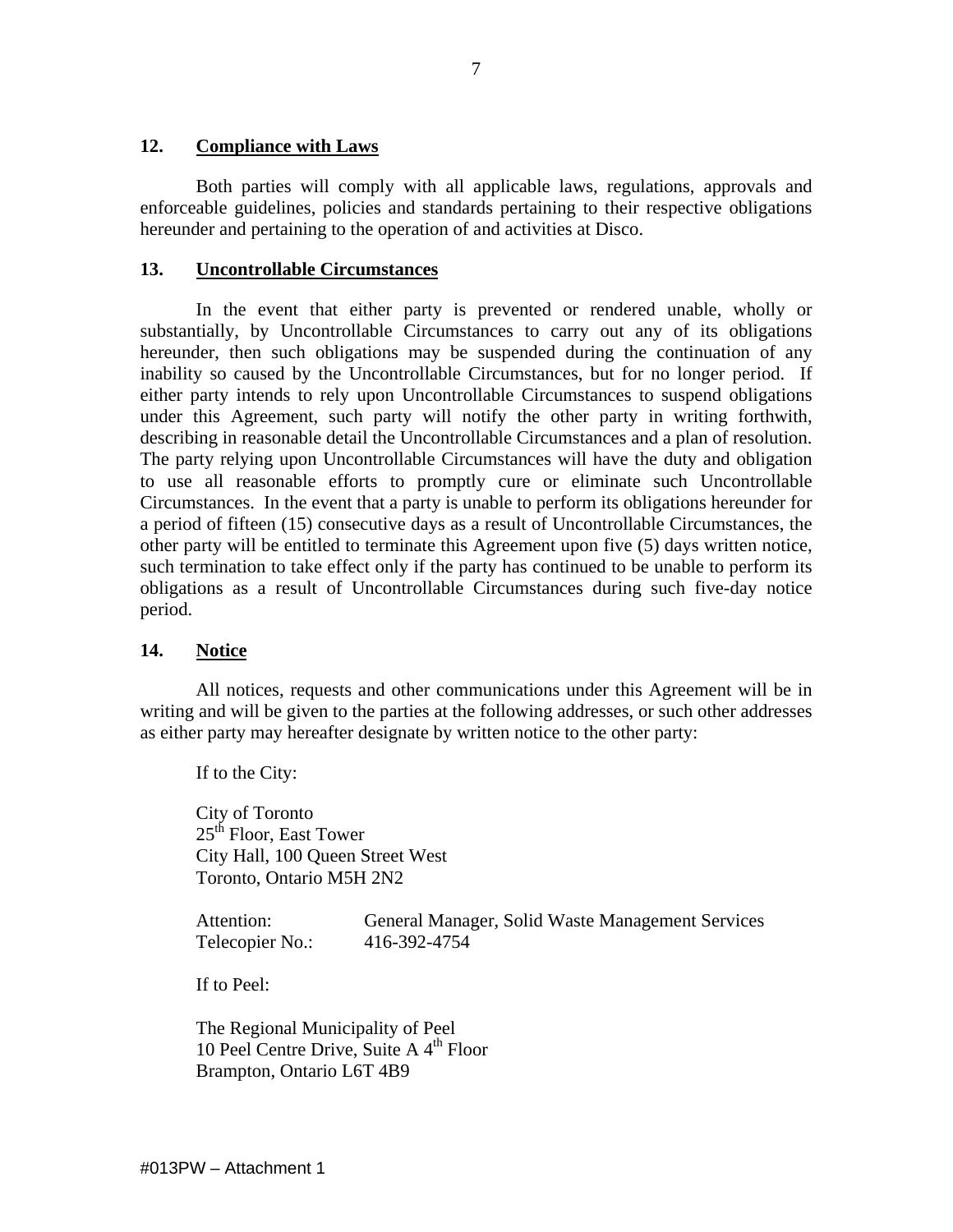| Attention:      | <b>Commissioner of Public Works</b> |
|-----------------|-------------------------------------|
|                 |                                     |
| Telecopier No.: | 905-791-0564                        |

#### **15. Amendment and Waiver**

This Agreement may not be changed, modified, amended or waived except by written document signed by the parties.

#### **16. Entire Agreement**

This Agreement constitutes the entire agreement between the parties pertaining to the subject matter hereof. There are no warranties, conditions or representations and there are no agreements in connection with such subject matter except as specifically set forth herein.

#### **17. Construction of Terms**

Unless otherwise specified herein, words that have a well-known technical or trade meaning will be construed in accordance with the well-known meaning generally recognized by solid waste professionals, transportation professionals, engineers and trades.

#### **18. Counterparts**

This Agreement may be signed in counterparts and by facsimile and each of such counterparts will constitute an original document and such counterparts, taken together, will constitute one and the same instrument.

IN WITNESS WHEREOF the parties hereto have executed this Agreement.

## **CITY OF TORONTO**

By:  $\blacksquare$ 

Title: City Clerk

By

Title: General Manager, Solid Waste Management Services

## **THE REGIONAL MUNICIPALITY OF PEEL**

By:  $\blacksquare$ 

Name: